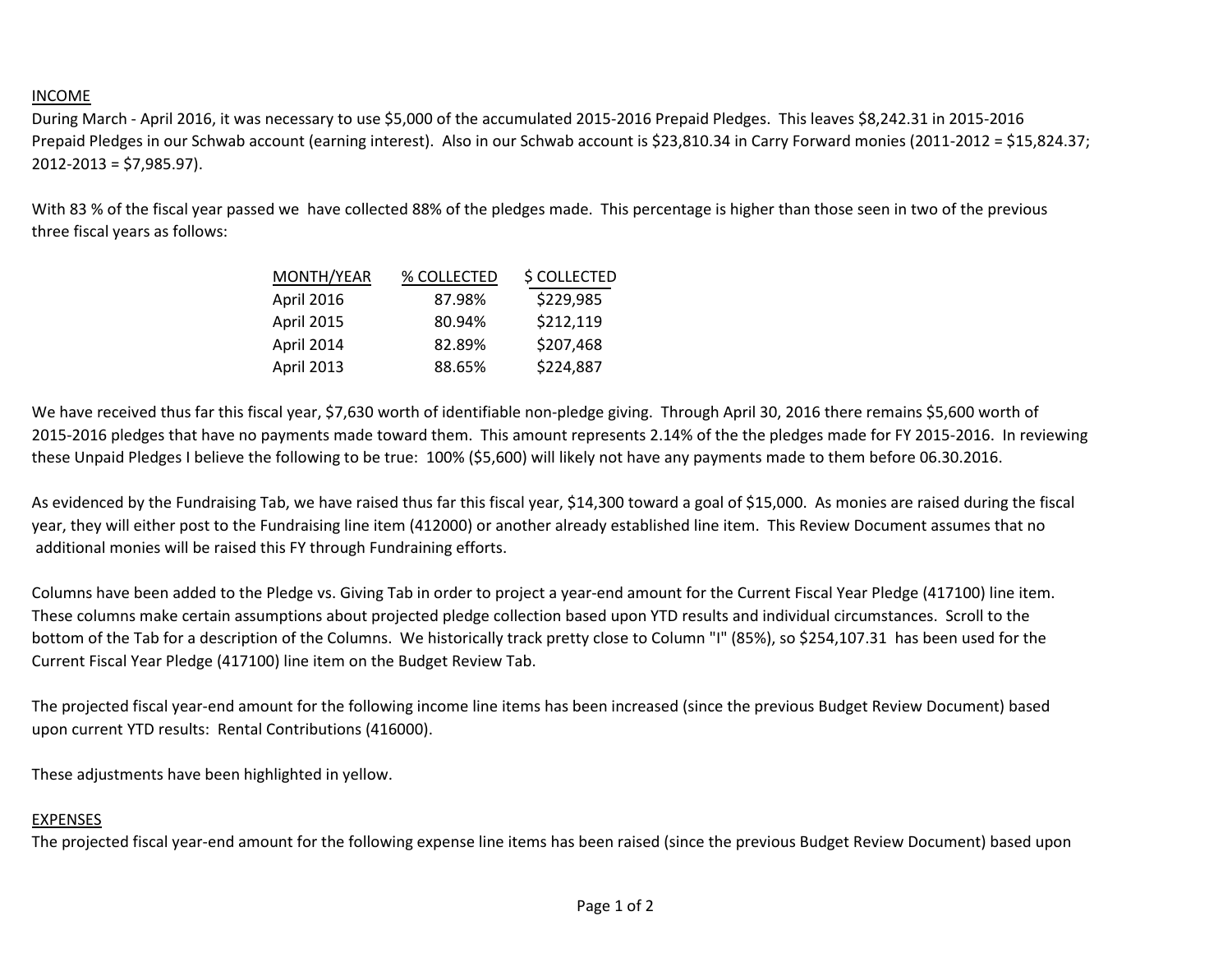current YTD results: Snow Removal (516200); Sunday Sexton (553101); Custodian (553102).

The projected fiscal year-end amount for the following expense line items has been raised based upon current YTD results: Telephone (517500); Office Supplies (517700); Liability Insurance (518200); Administrative Assistant (556100).

The projected fiscal year-end amount for the following expense line items has been lowered based upon current YTD results: Natural Gas (516600).

There exists some potential savings in the following line items: Sexton (553103); Nursery & Child Care (557101). There has not yet been any change to the projected year-end amount for these line items.

The Guest Musicians/Choral Scholars (543200) line item has been budgeted for \$2,000. Through April 30, 2016 we have spent \$1,145 in this line item in addition to \$3,660 in the Section Leads (554104) line item. The total of these two line items now exceeds \$2,000, so funds (\$2,805) have been moved from the Friends of Music monies being held in the Schwab account and have been placed in the Music Program Fundraising (449000) line item.

These adjustments have been highlighted in yellow.

All other expense line items are currently tracking toward budgeted amounts.

## OVERALL

As of April 30, 2016 we have received \$79,235.23 worth of donations toward the Solar project. We have made a loan from the Endowment of \$25,036.75 and have distributed \$103,376.98. At present, \$900 will be going back to the Endowment.

The protocol used previously, regarding the use of Carry Forward monies, will be used again this fiscal year. The monies from the oldest FY will be used first. As the Budget is reviewed during the fiscal year, rather than show a projected surplus, the amount of Prior Year Carry Forwards (414000) will belowered. A projected deficit will still be noted as a deficit, with no addition to Prior Year Carry Forward (414000), unless mandated by the Finance Sub-Council and Board. The Prior Year Carry Forward (414000) line item will continue to be highlighted in orange.

The March - April 2016 Budget Review projects a deficit of \$9,581.17. This remains virtually unchanged from the previous Budget Review. This deficit already projects to utilize the budgeted \$11,000 in Prior Year Carry Forward monies. If it was decided to utilize additional Prior Year Carry Forward monies to balance this deficit, that would leave \$3,229.17 in Prior Year Carry Forward monies that could be used in future fiscal years.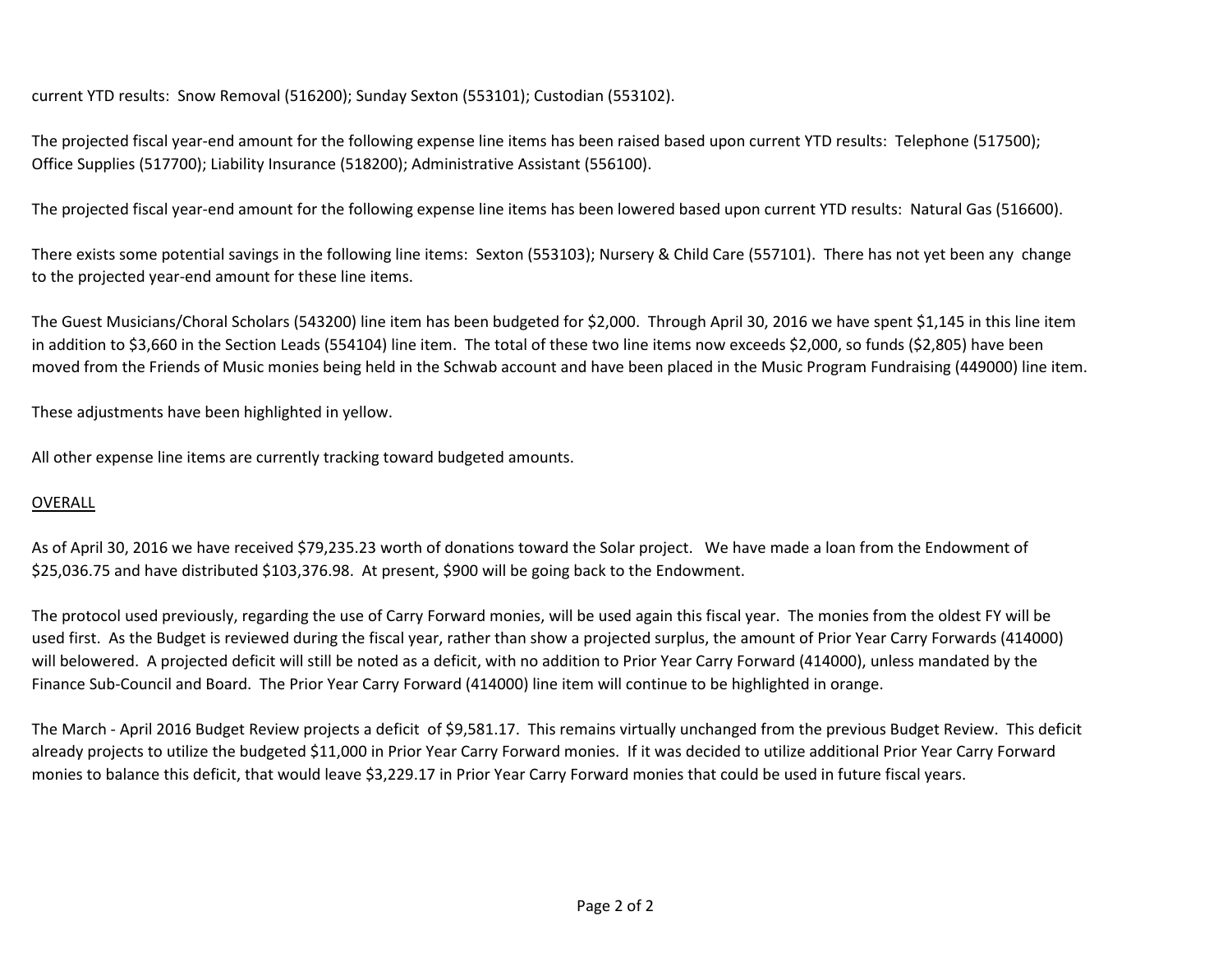|                                         | 14-15 Yr-End Actual | <b>Approved Budget</b> | <b>Actual</b> | <b>Budget Review</b> |
|-----------------------------------------|---------------------|------------------------|---------------|----------------------|
|                                         | 06.30.2015          | 2015-2016              | 04.30.2016    | 04.30.2016           |
| <b>Ordinary Income/Expense</b>          |                     |                        |               |                      |
| <b>Income</b>                           |                     |                        |               |                      |
| 410000 · Administration                 |                     |                        |               |                      |
| 411000 · Endowment                      |                     |                        |               |                      |
| 411100 - Capital Clearing Account       |                     |                        |               |                      |
| 411200 · Operations                     |                     |                        |               |                      |
| 411201 - Monthly Distribution           | 41,340.00           | 39,364.12              | 32,803.40     | 39,364.12            |
| 411202 - Loan Repay UUMSB - Principal   | 1,666.21            | 1,444.14               | 1,441.22      | 1,444.14             |
| 411203 - Loan Repay UUMSB - Interest    | 1,969.67            | 2,191.74               | 1,588.68      | 2,191.74             |
| 411204 - Special Endowment Funds Income |                     |                        |               |                      |
| <b>Total 411200 - Operations</b>        | 44,975.88           | 43,000.00              | 35,833.30     | 43,000.00            |
| Total 411000 · Endowment                | 44,975.88           | 43,000.00              | 35,833.30     | 43,000.00            |
| 412000 - Fundraising                    | 15,555.11           | 15,000.00              | 7,539.98      | 7,789.00             |
| 412100 - Matching Grant                 | 10,369.82           | 18,000.00              | 14,024.00     | 14,024.00            |
| 413000 · Holiday Letter                 |                     |                        |               |                      |
| 414000 - Prior Years' Carry Over        | 15,064.94           | 11,000.00              | $\omega$ .    | 11,000.00            |
| <b>415000 - Memorial Contributions</b>  |                     |                        | 500.00        | 500.00               |
| 416000 · Rental Contributions           | 12,348.00           | 14,000.00              | 10,649.00     | 12,800.00            |
| 417000 · Stewardship                    |                     |                        |               |                      |
| 417100 · Current Fiscal Year Pledge     | 244,829.39          | 254,000.00             | 223,932.28    | 254,107.31           |
| 417200 · Prior Fiscal Year Pledge       | 5,928.45            | 6,000.00               | 3,848.23      | 3,848.23             |
| Total 417000 · Stewardship              | 250,757.84          | 260,000.00             | 227,780.51    | 257,955.54           |
| 418000 · Sunday Contributions           | 7,822.69            | 7,500.00               | 4,601.32      | 5,650.00             |
| 419000 · Minister's Discretionary Fund  | 1,103.87            |                        | 4,229.42      | 4,229.42             |
| Total 410000 · Administration           | 357,998.15          | 368,500.00             | 305,157.53    | 356,947.96           |
| 420000 · Community Within               |                     |                        |               |                      |
| 421000 · Festival of the Season         | 1,171.00            |                        | 1,482.00      | 1,482.00             |
| 422000 - Used Book Sales                | 339.50              |                        | 576.33        | 576.33               |
| 423000 · Performing Arts                | 3,732.10            |                        | 4,456.00      | 4,456.00             |
| 424000 · Caring Network                 |                     |                        |               |                      |
| 424100 - Memorial Receptions            | 917.30              | 200.00                 | 300.00        | 300.00               |
| 426000 - Circle of Caring               |                     |                        |               |                      |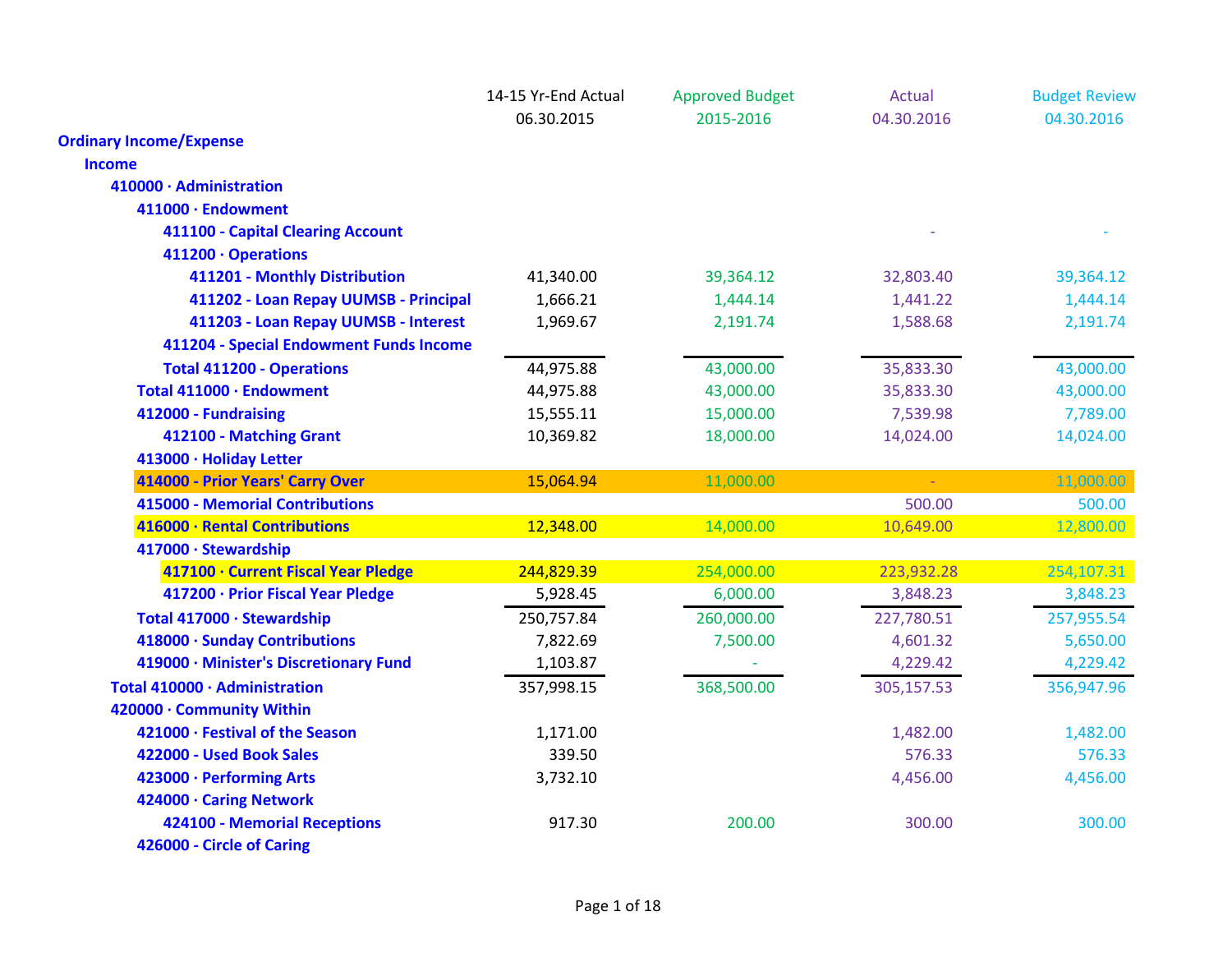|                                               | 14-15 Yr-End Actual | <b>Approved Budget</b> | Actual     | <b>Budget Review</b> |
|-----------------------------------------------|---------------------|------------------------|------------|----------------------|
|                                               | 06.30.2015          | 2015-2016              | 04.30.2016 | 04.30.2016           |
| 427000 - Membership                           | 41.77               |                        |            |                      |
| 427100 - Membership Initiative                | 1,039.60            |                        | 241.33     | 241.33               |
| 428001 - Fellowship Hour Donations            | 179.57              | 100.00                 | 109.72     | 109.72               |
| 429000 · UAMW                                 | 3,067.31            |                        | 3,081.27   | 3,081.27             |
| Total 420000 · Community Within               | 10,488.15           | 300.00                 | 10,246.65  | 10,246.65            |
| 430000 · Social Justice                       |                     |                        |            |                      |
| 431000 · SJ Sunday Collections                | 3,778.88            |                        | 11,293.15  | 11,293.15            |
| 432000 · Coffee Ministry                      |                     |                        |            |                      |
| 434500 - Interweave                           |                     |                        |            |                      |
| 434000 · SJ Miscellaneous Income              | 100.00              |                        | 41.90      |                      |
| 434800 - Green Sanctuary                      | 1,058.00            |                        | 1,306.25   | 1,306.25             |
| Total 430000 · Social Justice                 | 4,936.88            |                        | 12,641.30  | 12,599.40            |
| 440000 · Spiritual Life                       |                     |                        |            |                      |
| 441000 · Annual Retreat                       |                     |                        |            |                      |
| 442000 · Adult Programs                       | 16,422.95           | 5,200.00               | 11,449.50  | 11,449.50            |
| 443000 · Flower Contributions                 |                     |                        | 23.50      | 23.50                |
| 445000 · Music Sunday Contributions           |                     |                        |            |                      |
| 447000 · Religious Education                  |                     |                        |            |                      |
| 447100 · Soup Making                          | 418.30              | 300.00                 | 721.22     | 721.22               |
| 447200 · Guest at Your Table                  | 170.00              |                        |            |                      |
| 447300 - Sleeping Out in Boxes                | 1,850.00            |                        | 1,178.79   | 1,178.79             |
| 447500 · Ski Trip                             |                     |                        |            |                      |
| <b>447600 - UNICEF</b>                        |                     |                        |            |                      |
| Total 447000 · Religious Education            | 2,438.30            | 300.00                 | 1,900.01   | 1,900.01             |
| 448000 · Miscellaneous - Spiritual Life       |                     |                        |            |                      |
| 448100 · Recording Donations                  | 34.00               |                        |            |                      |
| 448200 - Hymnal Donations                     | 655.00              |                        | 927.00     | 927.00               |
| 448300 · Volunteer Recognition                |                     |                        |            |                      |
| 448000 - Miscellaneous                        |                     |                        |            |                      |
| 449000 - Music Program Fundraising            |                     |                        | 2,805.00   | 2,805.00             |
| Total 448000 · Miscellaneous - Spiritual Life | 689.00              | $\omega$               | 3,732.00   | 3,732.00             |
| Total 440000 · Spiritual Life                 | 19,550.25           | 5,500.00               | 17,105.01  | 17,105.01            |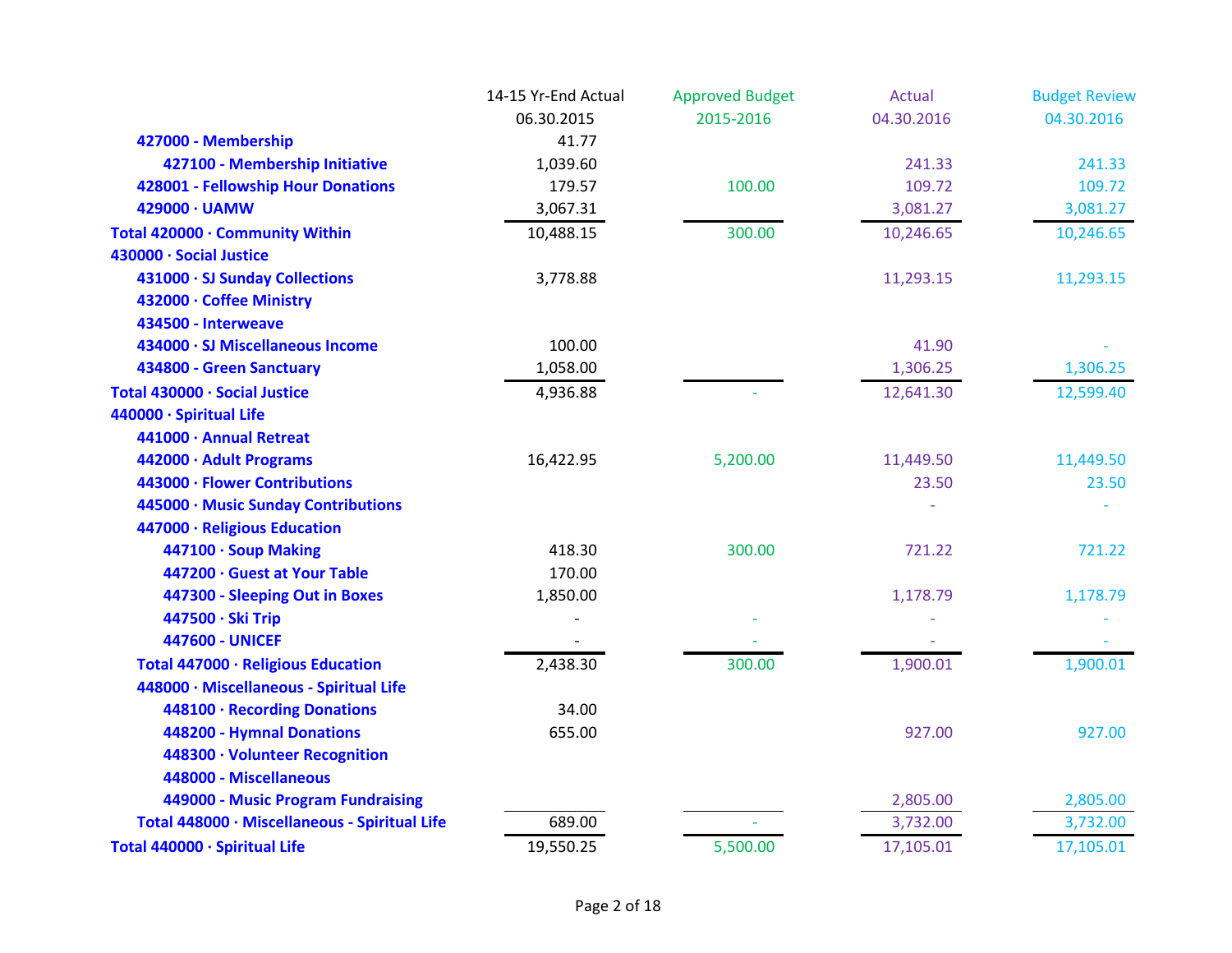|                                        | 14-15 Yr-End Actual | <b>Approved Budget</b> | Actual     | <b>Budget Review</b> |
|----------------------------------------|---------------------|------------------------|------------|----------------------|
|                                        | 06.30.2015          | 2015-2016              | 04.30.2016 | 04.30.2016           |
| 450000 - Other Income                  | 829.26              |                        | 857.00     | 857.00               |
| 451000 - Search Income                 |                     |                        |            |                      |
| 452000 - RE Support                    | 6,817.62            |                        |            |                      |
| Total 450000 - Other Income            | 7,646.88            |                        | 857.00     | 857.00               |
| <b>Total Income</b>                    | 400,620.31          | 374,300.00             | 346,007.49 | 397,756.02           |
| <b>Expense</b>                         |                     |                        |            |                      |
| 510000 · Administration Expenses       |                     |                        |            |                      |
| 512000 · UUA & District Payments       |                     |                        |            |                      |
| 512001 · Clara Barton District         | 3,190.00            | 3,720.00               | 2,840.00   | 3,410.00             |
| 512002 · UUA Fair Share                | 8,700.00            | 9,610.00               | 7,750.00   | 9,300.00             |
| Total 512000 · UUA & District Payments | 11,890.00           | 13,330.00              | 10,590.00  | 12,710.00            |
| 515000 · Stewardship                   |                     |                        |            |                      |
| 515100 · Annual Canvass                | 138.84              | 300.00                 | 23.50      | 300.00               |
| 515200 · Credit Card Expense           | 998.83              | 925.00                 | 1,040.81   | 1,300.00             |
| Total 528000 · Stewardship             | 1,137.67            | 1,225.00               | 1,064.31   | 1,600.00             |
| 516000 · Building & Grounds            |                     |                        |            |                      |
| 516100 · General Maintenance           | 10,187.72           | 7,500.00               | 13,807.48  | 16,800.00            |
| 516200 · Snow Removal                  | 9,860.00            | 6,600.00               | 4,790.00   | 4,790.00             |
| 516300 · Lawn Care                     | 6,400.00            | 5,560.00               | 3,900.00   | 5,560.00             |
| 516400 · Water                         | 4,114.53            | 4,000.00               | 3,809.66   | 3,809.66             |
| 516500 · Electric                      | 10,831.85           | 10,200.00              | 8,087.10   | 10,200.00            |
| 516600 · Natural Gas                   | 9,800.33            | 10,000.00              | 6,642.12   | 8,400.00             |
| 516700 - Memorial Garden               | 500.00              |                        | 378.00     | 378.00               |
| Total 516000 · Building & Grounds      | 51,694.43           | 43,860.00              | 41,414.36  | 49,937.66            |
| 517000 · Office                        |                     |                        |            |                      |
| 517100 · Equipment                     |                     |                        |            |                      |
| 517101 - Equipment Purchases           | 1,058.84            | 1,500.00               | 1,646.30   | 1,646.30             |
| 517102 · Equipment Rental              | 6,576.00            | 6,800.00               | 5,554.09   | 6,800.00             |
| 517103 - Computer Maint. Agreement     | 1,188.00            | 1,188.00               | 1,284.00   | 1,284.00             |
| Total 517100 · Equipment               | 8,822.84            | 9,488.00               | 8,484.39   | 9,730.30             |
| 517200 · Security                      | 15.00               |                        | 15.00      | 15.00                |
| <b>517300 - Printing</b>               | 781.90              | 525.00                 | 866.40     | 1,300.00             |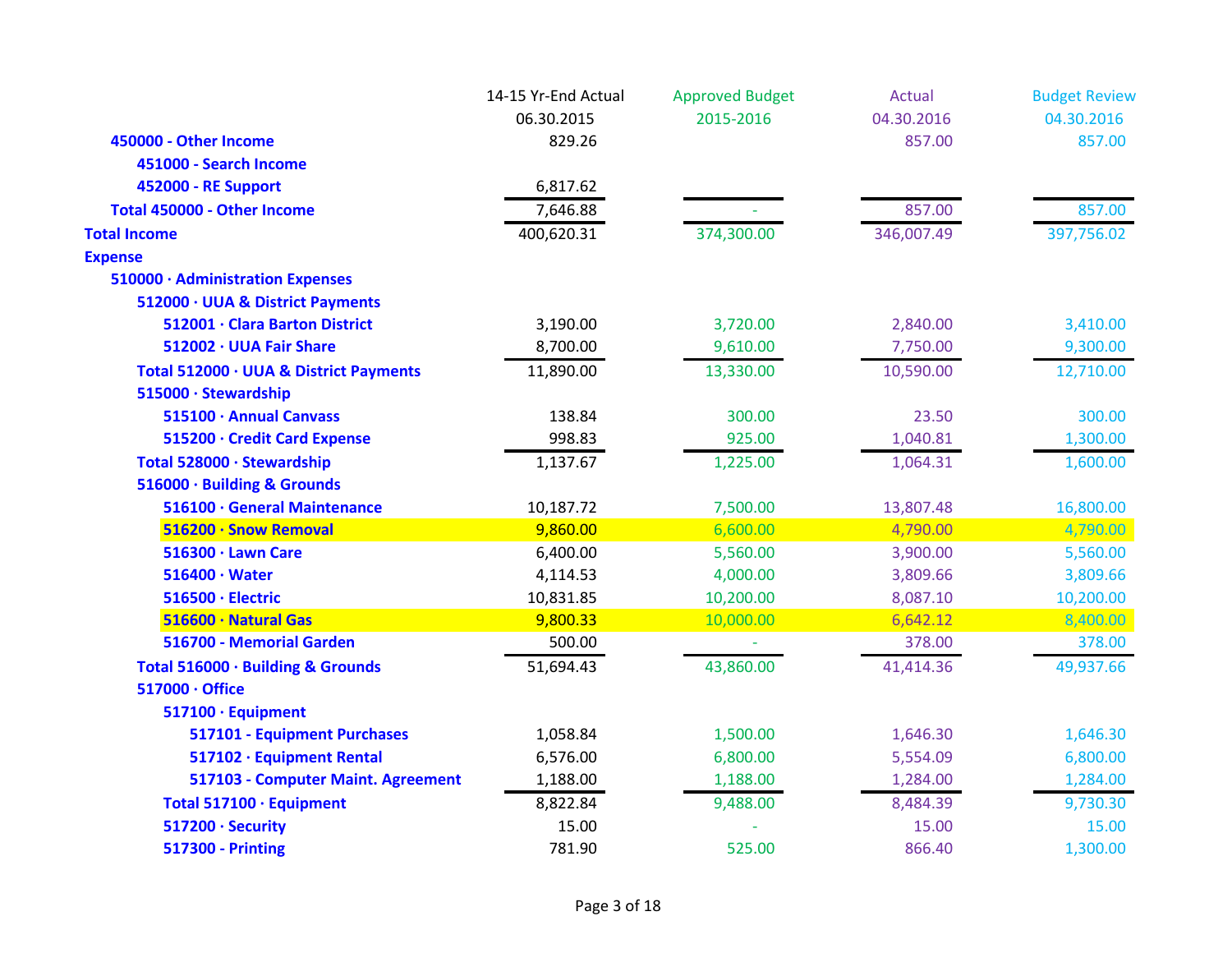|                                        | 14-15 Yr-End Actual | <b>Approved Budget</b> | <b>Actual</b> | <b>Budget Review</b> |
|----------------------------------------|---------------------|------------------------|---------------|----------------------|
|                                        | 06.30.2015          | 2015-2016              | 04.30.2016    | 04.30.2016           |
| 517400 · Postage                       | 672.62              | 1,000.00               | 597.80        | 1,000.00             |
| 517500 · Telephone                     | 2,568.40            | 2,400.00               | 2,291.52      | 2,800.00             |
| 517600 · Dues and Subscriptions        | 1,102.33            | 725.00                 | 784.05        | 784.05               |
| 517700 · Office Supplies               | 2,834.83            | 2,100.00               | 2,736.95      | 3,300.00             |
| 517800 · Service Contracts             |                     |                        |               |                      |
| 517900 · Service Charges               |                     |                        |               |                      |
| 517910 - Bank                          | 116.13              |                        | 26.90         | 26.90                |
| 517920 · Credit Card Expense           | 351.25              | 900.00                 | 219.45        | 250.00               |
| 517930 - Payroll Expense               | 560.88              | 600.00                 | 565.93        | 650.00               |
| 517940 - Miscellaneous                 | 4.66                |                        |               |                      |
| Total 517900 · Service Charges         | 1,032.92            | 1,500.00               | 812.28        | 926.90               |
| Total 517000 · Office                  | 17,830.84           | 17,738.00              | 16,588.39     | 19,856.25            |
| 518000 · Insurance                     |                     |                        |               |                      |
| 518100 · Workers' Compensation         | 2,679.75            | 2,700.00               | 2,691.75      | 2,700.00             |
| 518200 · Liability Insurance           | 13,860.65           | 13,700.00              | 12,114.10     | 15,143.10            |
| 518300 · Umbrella                      | 700.00              | 700.00                 | 700.00        | 700.00               |
| Total 518000 · Insurance               | 17,240.40           | 17,100.00              | 15,505.85     | 18,543.10            |
| 519000 · Administration - Other        |                     |                        |               |                      |
| 519200 · Rental Expense                | 40.00               |                        | 29.85         | 29.85                |
| 519300 · General Assembly Expense      |                     |                        |               |                      |
| 519400 · Minister Discretionary Fund   | 1,103.87            |                        | 4,229.42      | 4,229.42             |
| 519500 - Board Expense                 |                     |                        |               |                      |
| 519600 - Staff Development             |                     | 500.00                 | 250.02        | 500.00               |
| Total 519000 · Administration - Other  | 1,143.87            | 500.00                 | 4,509.29      | 4,759.27             |
| Total 510000 · Administration Expenses | 100,937.21          | 93,753.00              | 89,672.20     | 107,406.28           |
| 520000 · Community Within Expenses     |                     |                        |               |                      |
| 521000 · Caring Network                |                     |                        |               |                      |
| 522000 · Communications                |                     |                        |               |                      |
| 522100 - Hard Copy Mailings            |                     | 1,500.00               |               | 1,500.00             |
| 522200 · Telephone Advertisement       |                     |                        |               |                      |
| 522300 - Web Page                      | 515.90              | 1,000.00               | 861.30        | 1,000.00             |
| 522400 · External Marketing            | 192.00              |                        | 83.40         | 83.40                |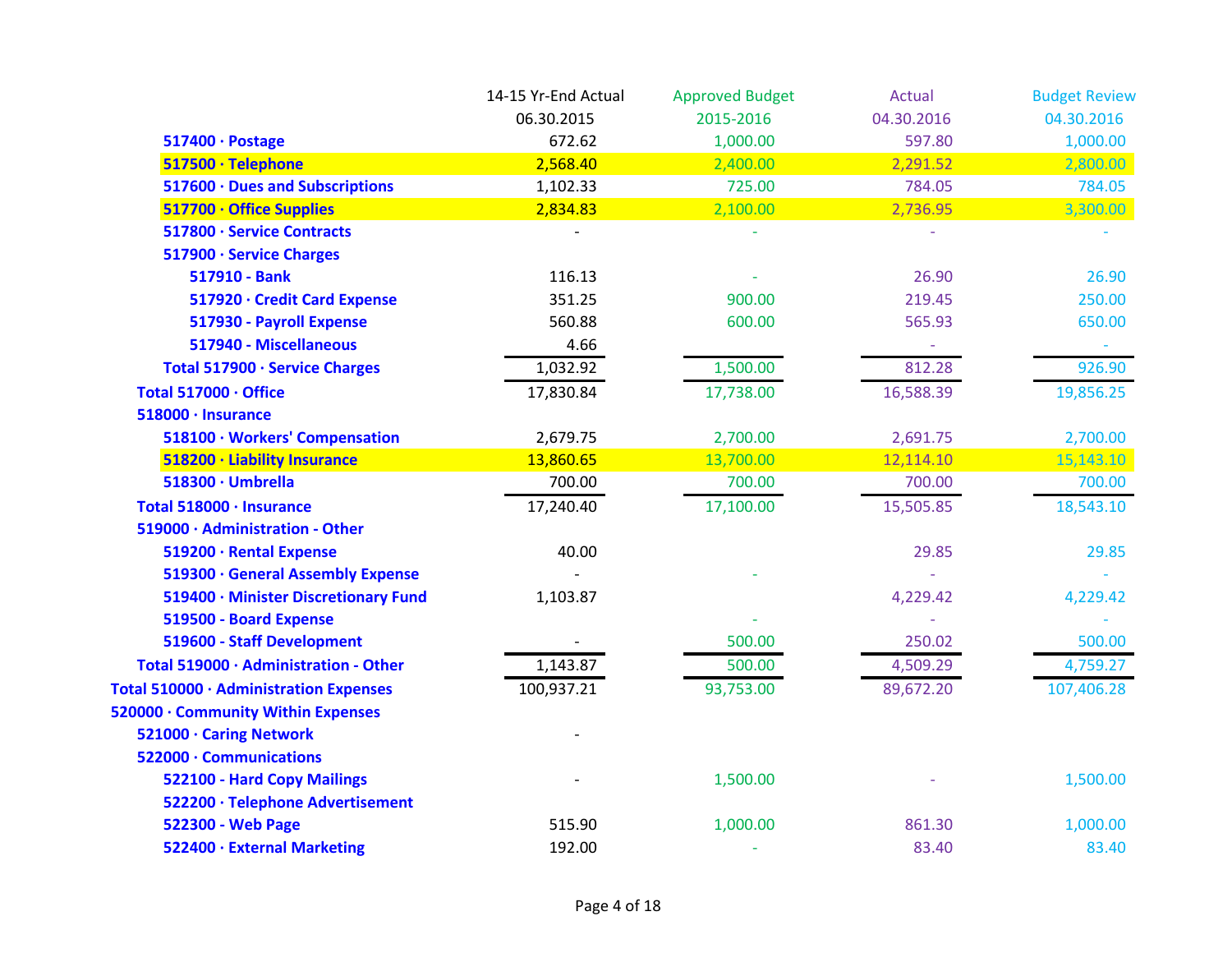|                                          | 14-15 Yr-End Actual | <b>Approved Budget</b> | <b>Actual</b> | <b>Budget Review</b> |
|------------------------------------------|---------------------|------------------------|---------------|----------------------|
|                                          | 06.30.2015          | 2015-2016              | 04.30.2016    | 04.30.2016           |
| 522500 · Software Upgrades               |                     |                        |               |                      |
| Total 522000 · Communications            | 707.90              | 2,500.00               | 944.70        | 2,583.40             |
| 523000 - Performing Arts                 | 594.50              |                        | 226.69        | 226.69               |
| 523100 - Credit Card Expense             | 2.96                |                        | 2.91          | 2.91                 |
| <b>Total 523000 - Performing Arts</b>    | 597.46              |                        | 229.60        | 229.60               |
| 524000 · Festival of the Season          | 518.36              |                        | 167.48        |                      |
| 527000 · Membership                      |                     |                        |               |                      |
| 527000 - Membership                      | 56.67               |                        | 286.12        | 286.12               |
| 527100 - Membership Initiative           | 1,039.60            | 500.00                 | 251.33        | 251.33               |
| Total 527000 - Membership                | 1,096.27            | 500.00                 | 537.45        | 537.45               |
| 529000 · Community Within - Other        |                     |                        |               |                      |
| 529300 · UAMW                            | 3,067.31            |                        | 3,081.27      | 3,081.27             |
| 529500 · Memorial Receptions             | 768.88              | 200.00                 | 292.85        | 292.85               |
| 529600 - Fellowship Hour Supplies        | 449.26              | 600.00                 | 306.24        | 600.00               |
| Total 529000 · Community Within - Other  | 4,285.45            | 800.00                 | 3,680.36      | 3,974.12             |
| Total 520000 · Community Within Expenses | 7,205.44            | 3,800.00               | 5,559.59      | 7,324.57             |
| 530000 · Social Justice Expenses         |                     |                        |               |                      |
| 531000 · Info & Advocacy Sub-Council     | 35.00               |                        |               |                      |
| 532000 - Miscellaneous                   |                     | 500.00                 | 263.74        | 500.00               |
| 533000 · SJ Collection Disbursements     | 3,778.88            |                        | 10,710.65     | 11,293.15            |
| 534000 · Interweave                      |                     |                        |               |                      |
| 537000 · Equual Access                   |                     |                        |               |                      |
| 538000 · Green Sanctuary                 | 93.08               |                        |               |                      |
| 539000 - Noah Webster Partnership        |                     |                        |               |                      |
| Total 530000 · Social Justice Expenses   | 3,906.96            | 500.00                 | 10,974.39     | 11,793.15            |
| 540000 · Spiritual Life Expenses         |                     |                        |               |                      |
| 541000 · Adult Programs                  |                     |                        |               |                      |
| 541100 · Administrative Expenses         | 1,995.58            |                        | 1,364.02      | 1,364.02             |
| 541200 · Compensation                    | 10,339.00           |                        | 7,087.00      | 7,087.00             |
| 541300 · Credit Card Expense             | 17.51               |                        | 1.06          | 1.06                 |
| Total 541000 · Adult Programs            | 12,352.09           | 5,000.00               | 8,452.08      | 8,452.08             |
| 542000 · Annual Retreat                  |                     |                        |               |                      |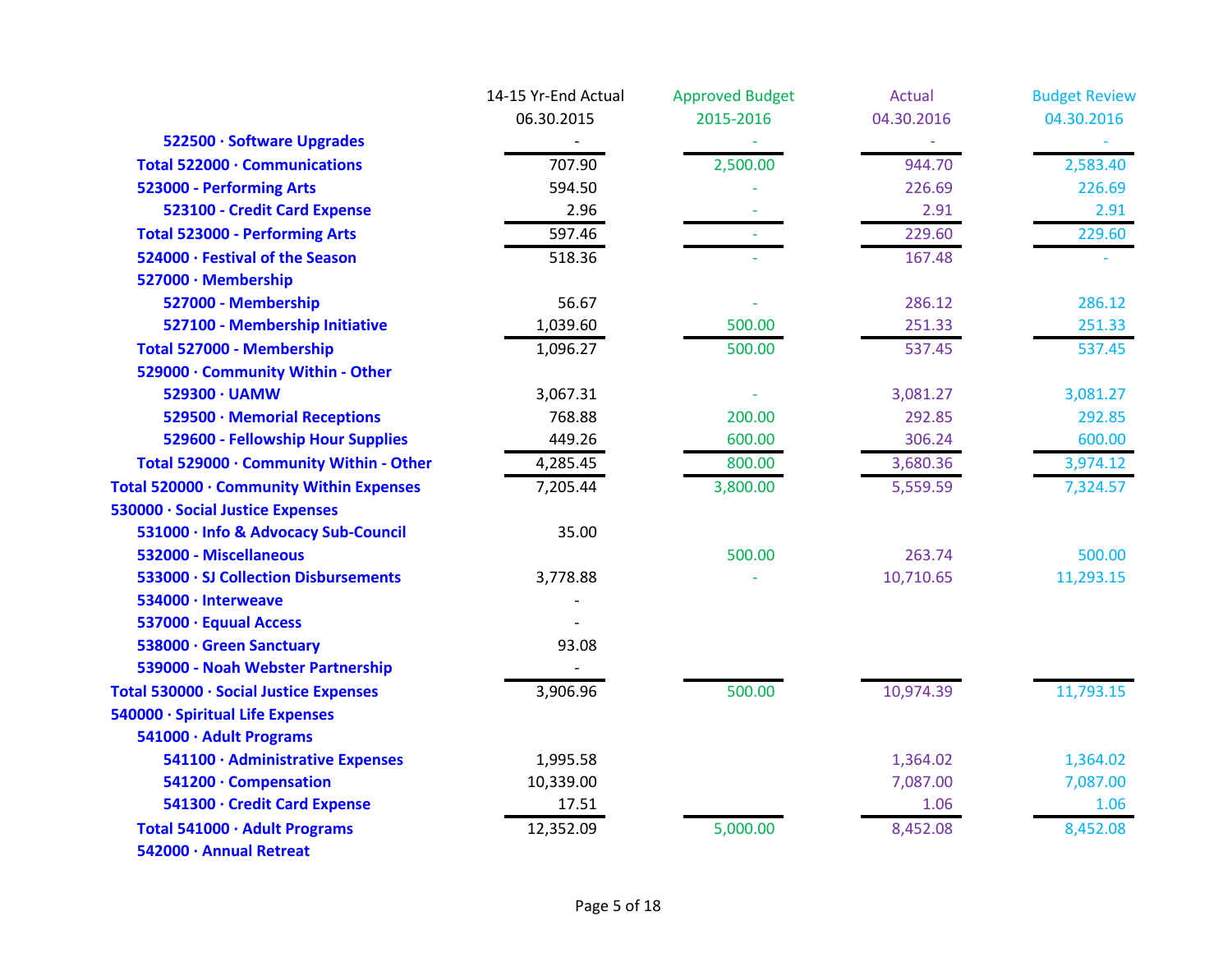|                                            | 14-15 Yr-End Actual | <b>Approved Budget</b> | Actual     | <b>Budget Review</b> |
|--------------------------------------------|---------------------|------------------------|------------|----------------------|
|                                            | 06.30.2015          | 2015-2016              | 04.30.2016 | 04.30.2016           |
| 543000 · Music                             |                     |                        |            |                      |
| 543200 · Guest Musicians / Choral Scholars | 3,033.99            | 2,000.00               | 1,145.00   | 2,000.00             |
| 543201 - Substitute Keyboardists           | 250.00              | 600.00                 | 825.00     | 825.00               |
| 543300 · Sheet Music                       | 174.19              | 500.00                 | 369.81     | 500.00               |
| 543400 · Instrument Maintenance            |                     |                        |            |                      |
| 543401 · Organ                             | 1,372.00            | 1,072.00               | 1,072.00   | 1,072.00             |
| 543402 · Piano                             | 270.00              | 580.00                 | 320.00     | 580.00               |
| Total 543400 · Instrument Maintenance      | 1,642.00            | 1,652.00               | 1,392.00   | 1,652.00             |
| Total 543000 · Music                       | 5,100.18            | 4,752.00               | 3,731.81   | 4,977.00             |
| 544000 - Religious Education               |                     |                        |            |                      |
| 544200 · Supplies                          | 394.09              | 600.00                 | 494.57     | 600.00               |
| 544300 - Guest at Your Table               | 170.00              |                        |            |                      |
| <b>544400 - UNICEF</b>                     |                     |                        |            |                      |
| 544500 · Ski Trip                          |                     |                        |            |                      |
| 544700 · Curriculum                        | 253.90              | 400.00                 | 344.89     | 400.00               |
| 544800 · Religious Education - Other       |                     |                        |            |                      |
| 544802 · Training                          | 92.53               | 300.00                 | 190.62     | 300.00               |
| 544803 · RE Staff Recruitment              | $\overline{a}$      | 100.00                 |            | 100.00               |
| 544804 · RE Staff Security Checks          | 15.60               | 40.00                  | 7.80       | 40.00                |
| 544805 · RE Classroom Refurbishment        |                     | 100.00                 |            | 100.00               |
| 544806 - Sleeping Out In Boxes             | 1,850.00            | $\rightarrow$          | 1,178.79   | 1,178.79             |
| Total 544800 · Religious Education - Other | 1,958.13            | 540.00                 | 1,377.21   | 1,718.79             |
| Total 544000 · Religious Education         | 2,776.12            | 1,540.00               | 2,216.67   | 2,718.79             |
| 545000 · Worship                           |                     |                        |            |                      |
| 545100 · Guest Speakers                    |                     |                        |            |                      |
| 545101 - Guest Speakers                    | 1,650.00            | 2,000.00               | 1,378.33   | 2,000.00             |
| 545102 - Guest Speakers - Mileage          |                     | 400.00                 | 50.00      | 400.00               |
| <b>Total 545100 - Guest Speakers</b>       |                     | 2,400.00               | 1,428.33   | 2,400.00             |
| 545200 · Flowers & Candles                 | 323.76              | 500.00                 | 344.98     | 500.00               |
| 545201 - Hymnals                           | 655.00              |                        | 324.00     | 927.00               |
| 545300 · Recording Expense                 |                     |                        |            |                      |
| 545400 - Summer Music                      | 1,350.00            | 2,000.00               | 1,575.00   | 1,575.00             |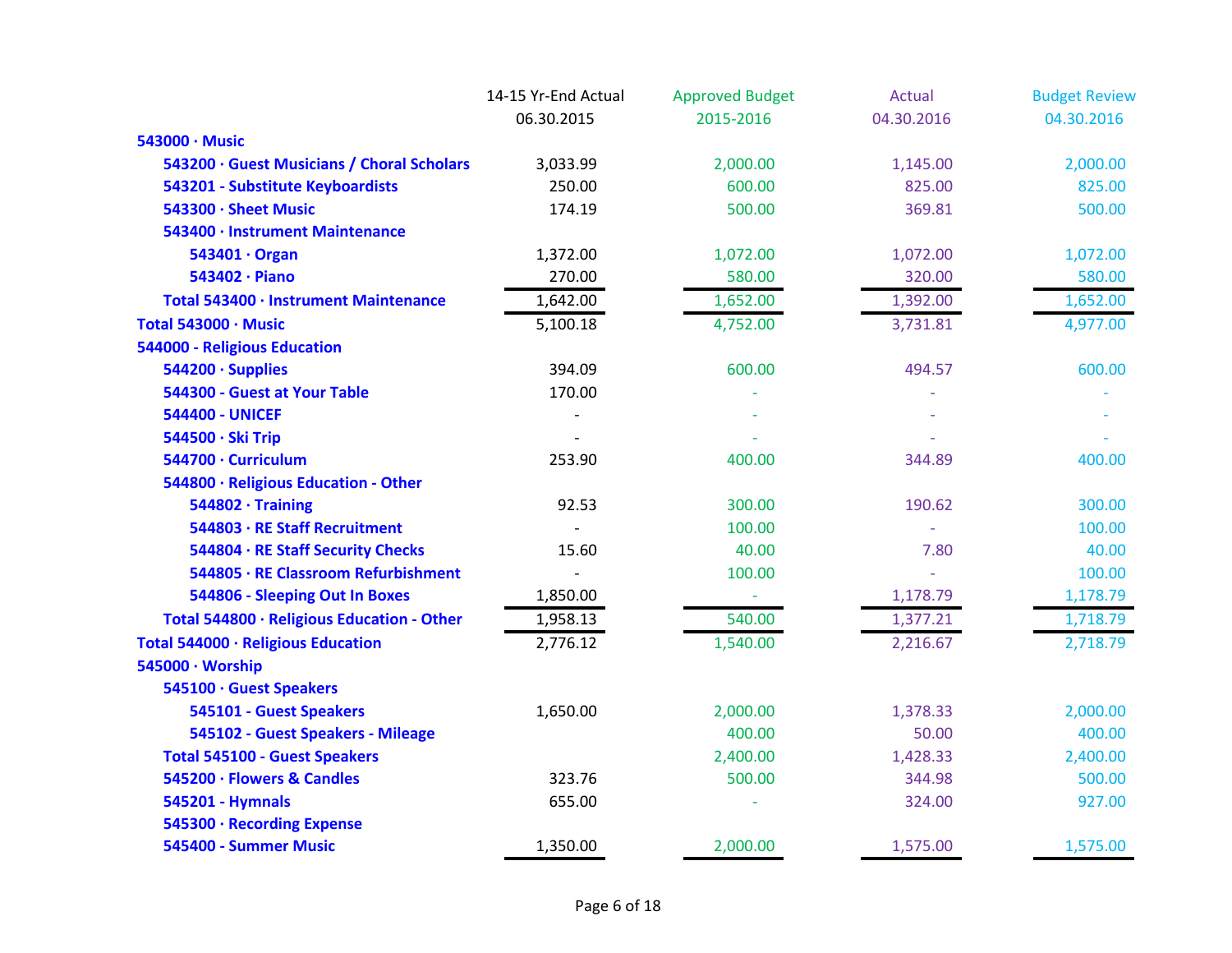|                                                | 14-15 Yr-End Actual | <b>Approved Budget</b> | <b>Actual</b> | <b>Budget Review</b> |
|------------------------------------------------|---------------------|------------------------|---------------|----------------------|
|                                                | 06.30.2015          | 2015-2016              | 04.30.2016    | 04.30.2016           |
| Total 545000 · Worship                         | 3,978.76            | 4,900.00               | 3,672.31      | 5,402.00             |
| <b>Spiritual Life Other</b>                    |                     |                        |               |                      |
| Total 540000 · Spiritual Life Expenses         | 24,207.15           | 16,192.00              | 18,072.87     | 21,549.87            |
| 550000 · Compensation                          |                     |                        |               |                      |
| $551000 \cdot DRE$                             |                     |                        |               |                      |
| 551100 · Salary/Wages                          | 16,848.00           | 17,016.48              | 15,976.64     | 19,045.44            |
| <b>Consultant</b>                              |                     |                        |               |                      |
| 551200 · Pension                               |                     |                        | 767.20        | 1,355.00             |
| 551300 · Insurance                             |                     |                        |               |                      |
| 551400 · Professional Development              | 175.00              | 1,000.00               | 1,000.00      | 1,000.00             |
| 551500 · FICA                                  | 1,288.88            | 1,307.76               | 1,222.21      | 1,456.98             |
| 551700 - Health Reimbursement                  |                     |                        |               |                      |
| <b>Total 551000 · DRE</b>                      | 18,311.88           | 19,324.24              | 18,966.05     | 22,857.42            |
| 552000 · Minister                              |                     |                        |               |                      |
| 552100 · Salary/Wages                          | 63,800.00           |                        | 54,000.00     | 68,400.00            |
| 552200 · Pension                               | 7,700.00            |                        | 7,000.00      | 8,400.00             |
| 552300 · Insurance                             | 12,553.50           | 15,142.77              | 12,123.14     | 15,142.77            |
| 552400 · Professional Development              | 1,753.01            |                        |               |                      |
| 552402 - Prof Dev. Cathy                       | 4,287.18            |                        | 5,396.39      | 5,880.00             |
| 552403 - Prof Dev. Heather                     | 6,643.66            |                        | 3,798.72      | 5,880.00             |
| <b>Total 552400 - Professional Development</b> | 12,683.85           |                        | 9,195.11      | 11,760.00            |
| 552500 · FICA                                  | 5,890.50            |                        | 5,355.00      | 6,426.00             |
| 552600 · Housing Allowance                     | 15,625.00           |                        | 16,000.00     | 15,600.00            |
| 552700 - Health Reimbursement                  |                     |                        |               |                      |
| 522800 - Per Diem Living Expenses              | 4,947.45            |                        |               |                      |
| Total 552000 · Minister                        | 123,200.30          | 125,728.77             | 103,673.25    | 125,728.77           |
| 553000 · Building Staff                        |                     |                        |               |                      |
| 553100 · Salary/Wages                          |                     |                        |               |                      |
| 553101 · Sunday Sexton                         | 2,907.50            | 3,140.00               | 2,843.50      | 3,412.00             |
| 553102 · Custodian                             | 3,857.50            | 4,830.00               | 4,563.00      | 5,475.00             |
| 553103 · Sexton                                | 16,632.00           | 16,380.00              | 11,130.00     | 16,380.00            |
| 553104 · Evening Attendant                     |                     |                        |               |                      |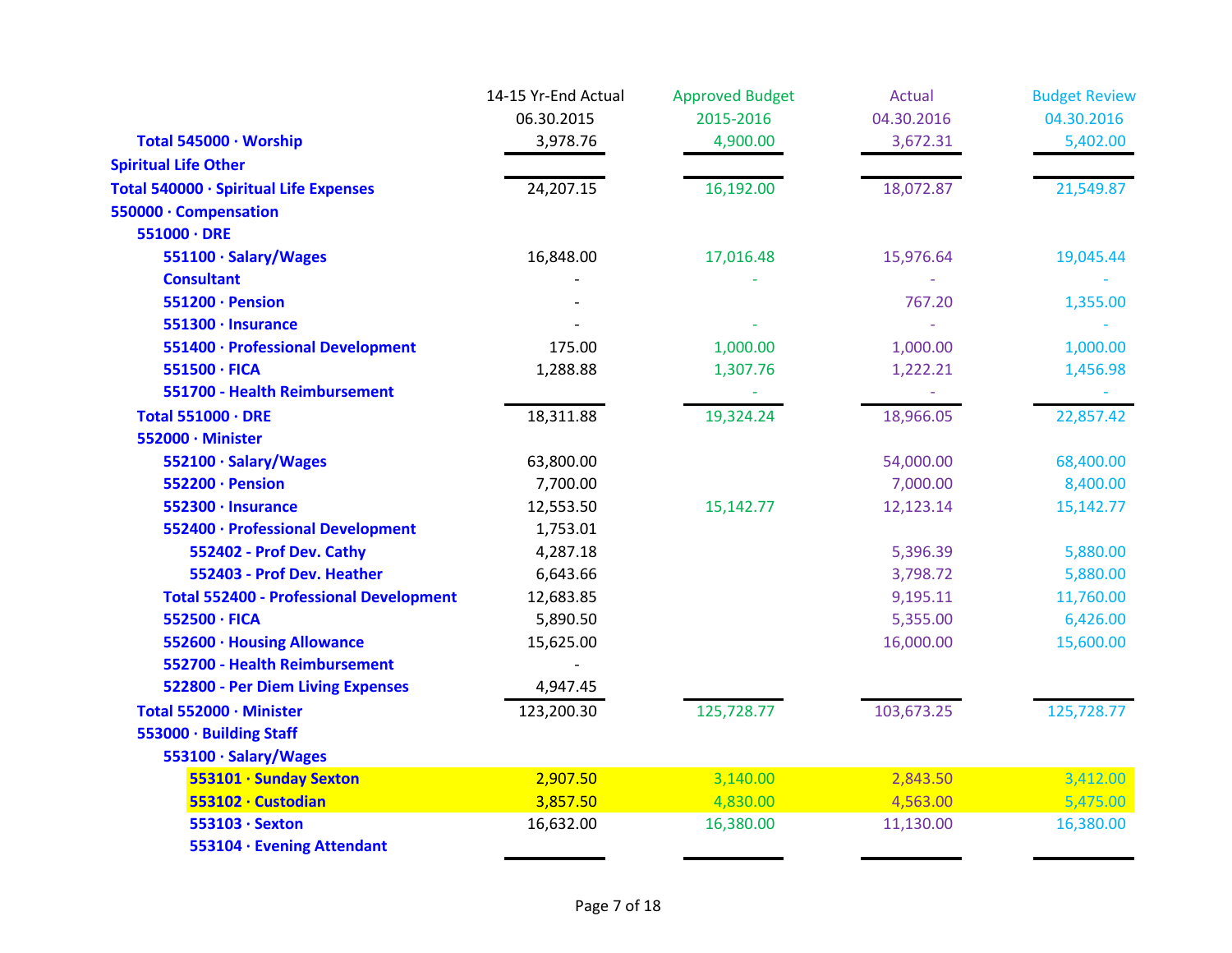|                                         | 14-15 Yr-End Actual | <b>Approved Budget</b> | <b>Actual</b> | <b>Budget Review</b> |
|-----------------------------------------|---------------------|------------------------|---------------|----------------------|
|                                         | 06.30.2015          | 2015-2016              | 04.30.2016    | 04.30.2016           |
| Total 553100 · Salary/Wages             | 23,397.00           | 24,350.00              | 18,536.50     | 25,267.00            |
| 553500 · FICA                           | 1,827.71            | 1,862.78               | 1,679.36      | 1,932.29             |
| Total 553000 · Building Staff           | 25,224.71           | 26,212.78              | 20,215.86     | 27,199.29            |
| 554000 · Music Staff                    |                     |                        |               |                      |
| 554100 · Salary/Wages                   |                     |                        |               |                      |
| 554101 · Music Director                 | 19,957.34           | 18,765.00              | 7,252.84      | 9,665.00             |
| 554102 · Acting Accompanist             |                     |                        | 6,601.88      | 9,100.00             |
| 554103 · RE Music Director              |                     |                        |               |                      |
| 554104 · Section Leads                  |                     |                        | 3,660.00      | 3,660.00             |
| Total 554100 · Salary/Wages             | 19,957.34           | 18,765.00              | 17,514.72     | 22,425.00            |
| 554400 - Professional Development       | 603.29              | 500.00                 | 252.00        | 500.00               |
| 554500 · FICA                           | 1,316.47            | 1,435.52               | 1,232.81      | 1,570.92             |
| Total 554000 · Music Staff              | 21,877.10           | 20,700.52              | 18,999.53     | 24,495.92            |
| 555000 · Business Manager               |                     |                        |               |                      |
| 555100 · Salary/Wages                   | 34,297.85           | 28,991.04              | 12,589.28     | 12,589.28            |
| 555101 - Bookkeeper                     |                     |                        | 4,470.00      | 6,685.00             |
| 555200 · Pension                        | 3,575.01            | 2,870.40               | 1,444.93      | 1,444.93             |
| 555300 · Insurance                      | 6,897.66            | 7,094.00               | 4,100.49      | 3,652.74             |
| 555500 · FICA                           | 2,626.85            | 2,217.81               | 1,306.57      | 1,474.48             |
| 555700 - Health Reimbursement           | 2,192.40            | 2,182.04               | 1,147.20      | 1,147.20             |
| Total 555000 · Business Manager         | 49,589.77           | 43,355.29              | 25,058.47     | 26,993.63            |
| 556000 · Administrative Assistant       |                     |                        |               |                      |
| 556100 · Salary/Wages                   | 9,288.65            | 13,338.00              | 16,548.44     | 20,112.00            |
| 556200 · Pension                        |                     |                        |               | 660.00               |
| 556500 · FICA                           | 713.68              | 1,020.36               | 1,253.69      | 1,538.56             |
| Total 556000 · Administrative Assistant | 10,002.33           | 14,358.36              | 17,802.13     | 22,310.56            |
| 557000 · Religious Education            |                     |                        |               |                      |
| 557100 · Paid RE Staff                  |                     |                        |               |                      |
| 557101 · Nursery & Child Care           | 4,160.00            | 4,900.00               | 3,960.00      | 6,400.00             |
| 557103 · Youth Advisor                  | 4,501.90            | 4,501.90               | 2,071.95      | 2,590.00             |
| Total 557100 · Paid RE Staff            | 8,661.90            | 9,401.90               | 6,031.95      | 8,990.00             |
| 557105 · Paid RE Staff FICA             | 677.94              | 719.25                 | 491.90        | 687.73               |